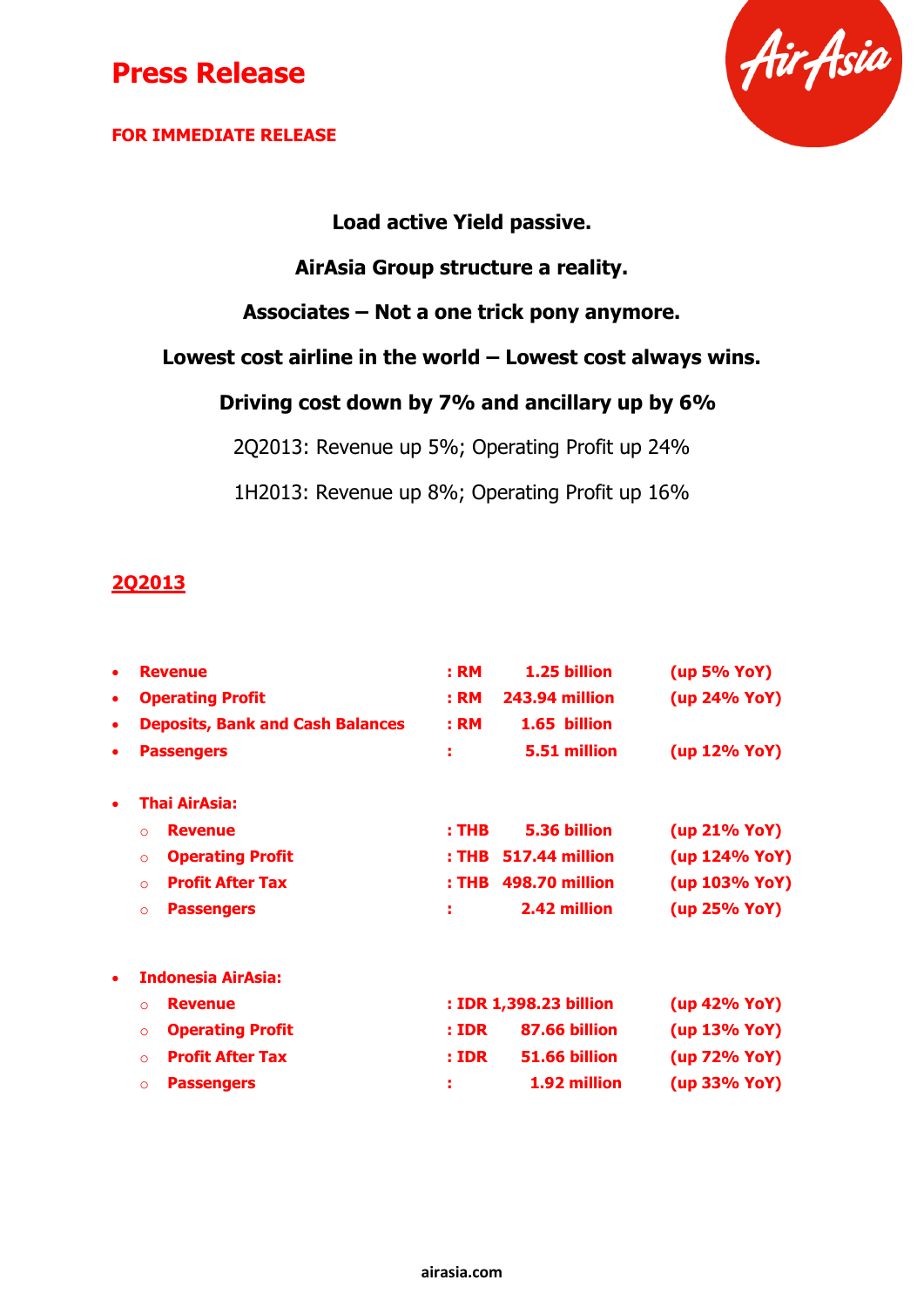### **FOR IMMEDIATE RELEASE**



### **1H2013**

| $\bullet$<br>$\bullet$<br>٠ | <b>Revenue</b><br><b>Operating Profit</b><br><b>Passengers</b> | : RM<br>: RM<br>х | 2.55 billion<br>495.11 million<br>10.68 million | (up 8% YoY)<br>(up 16% YoY)<br>(up 10% YoY) |
|-----------------------------|----------------------------------------------------------------|-------------------|-------------------------------------------------|---------------------------------------------|
|                             |                                                                |                   |                                                 |                                             |
| $\bullet$                   | <b>Thai AirAsia:</b>                                           |                   |                                                 |                                             |
|                             | <b>Revenue</b><br>$\Omega$                                     | $:$ THB           | 11.39 billion                                   | (up 22% YoY)                                |
|                             | <b>Operating Profit</b><br>$\circ$                             | $:$ THB           | 1.45 billion                                    | (up 69% YoY)                                |
|                             | <b>Profit After Tax</b><br>$\Omega$                            | $:$ THB           | 1.24 billion                                    | (up 43% YoY)                                |
|                             | <b>Passengers</b><br>$\circ$                                   | ÷                 | 4.99 million                                    | (up 23% YoY)                                |
| $\bullet$                   | <b>Indonesia AirAsia:</b>                                      |                   |                                                 |                                             |
|                             | <b>Revenue</b><br>$\Omega$                                     |                   | : IDR 2,620.71 billion                          | (up 38% YoY)                                |
|                             | <b>Operating Profit</b><br>$\circ$                             | : <b>IDR</b>      | 129.63 billion                                  | (up 39% YoY)                                |
|                             | <b>Profit After Tax</b><br>$\Omega$                            | : <b>IDR</b>      | 53.02 billion                                   | (up 892% YoY)                               |
|                             | <b>Passengers</b><br>$\circ$                                   |                   | 3.64 million                                    | (up 34% YoY)                                |

LOW COST TERMINAL SEPANG, 21 August 2013 – AirAsia Berhad ("AirAsia" or the "Company") today reported its results for the quarter ended 30 June 2013 ("2Q13").

On Group overview, AirAsia Group CEO Tony Fernandes commented, "As the group announces its 2Q13 results and now in full swing into 3Q13, I am excited about the outlook. The infrastructures are set up and our assets are strong, the associates and joint-venture companies are powering up the engines producing healthy numbers and starting to contribute to our bottom line. Establishing AirAsia Asean office in Jakarta is paying off as my vision to elevate AirAsia as one airline group is now a reality. As one we are able create extensive network, unified brand and cost scale which have allowed us to fight off all competition".

The Company posted strong quarterly revenue of RM1.25 billion, up 5% from revenue of RM1.18 billion reported in the same quarter last year. The growth was attributed to the increase in the number of passengers carried which grew 12% year-on-year ("y-o-y") to 5.51 million and an increase in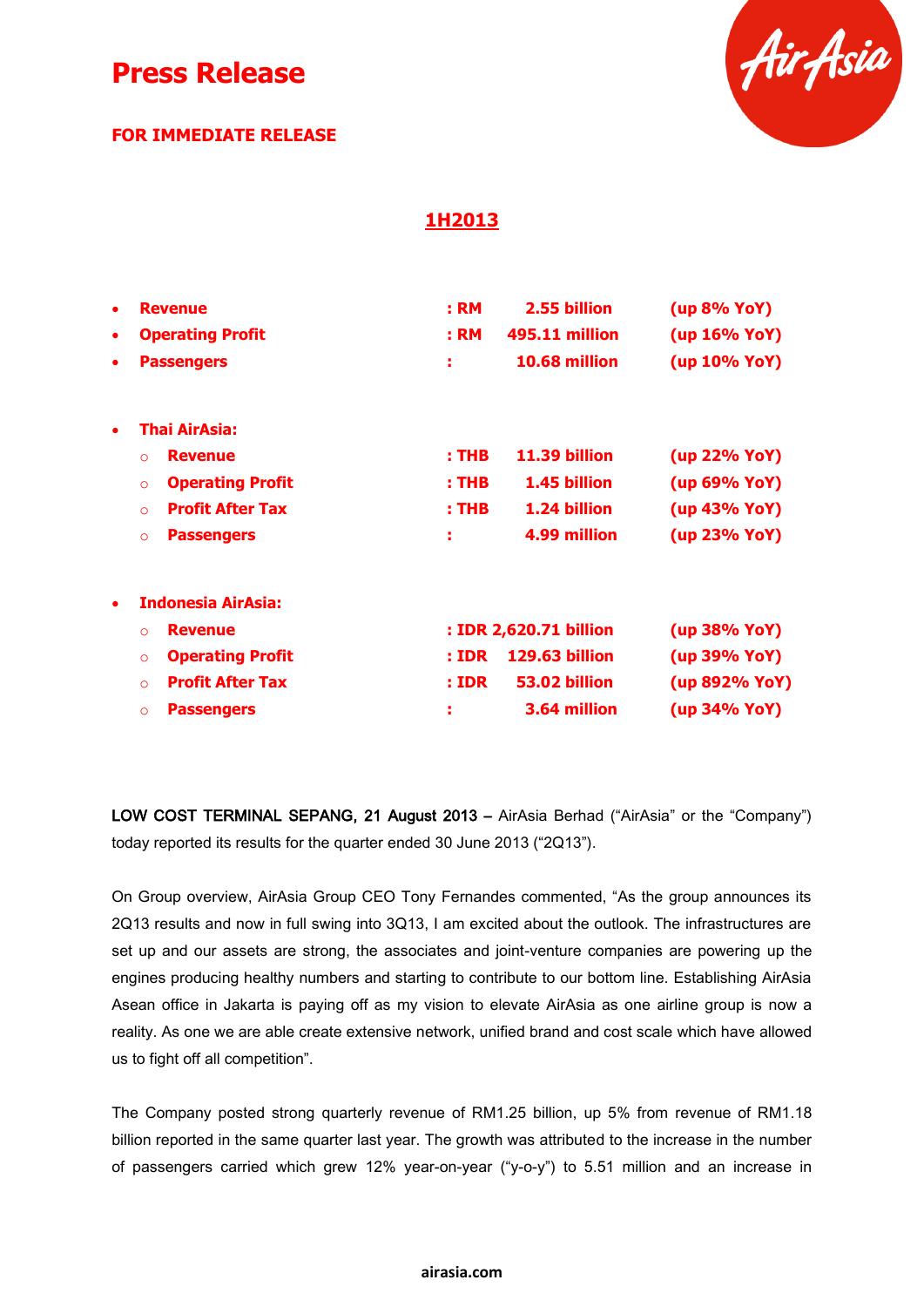

#### **FOR IMMEDIATE RELEASE**

ancillary income per passenger. Demand in terms of load factor remained solid at 80% despite the low season and the addition of 8 aircraft y-o-y which brought the total number of aircraft in Malaysia to 66 at the end of 2Q13.

During the quarter under review, AirAsia recorded a 24% increase in operating profit y-o-y to RM243.94 million, resulting from the increase in revenue and decrease in operating cost. Profit after tax was reported at RM58.35 million with EBITDAR and EBIT margins stood strong at 36% and 20% respectively.

AirAsia Berhad CEO, Aireen Omar said "The Company continued to post a healthy profit this quarter, with an increase of 5% in revenue y-o-y driven by the 12% increase in the number of passengers carried which is in line with the 12% increase in capacity. To add on to that, our ancillary business saw a good improvement, recording a 6% increase in ancillary income per passenger at RM39 as compared to RM37 the same quarter last year."

Aireen highlighted, "We have seen a good improvement from our cost reduction exercise, particularly reducing our overall spend on advertising and sponsorship as the Company builds its brand awareness via the web. Cost per available seat per kilometer ("CASK") was reported at 12.83 sen (down 7% from 13.86 sen y-o-y), backed by the lower average fuel price which is down 8% y-o-y. CASK ex-fuel also decreases at 6.53 sen (down 7% from 7.02 sen y-o-y)."

The Company's revenue, measured in terms of revenue per available seat per kilometer ("RASK"), was reported at 15.75 sen which saw a slight decline of 6% y-o-y. Aireen added, "The decline in RASK in the second quarter was due to low-peak season coupled with the recent 13<sup>th</sup> general election and the negative impact of the Lahad Datu incident in April. Despite that, the Company still managed to record a strong load factor of 80% which was in line with our strategy of pushing passenger growth via low fares." In terms of ancillary, the impressive 6% y-o-y increase in ancillary income per passenger was backed by strong numbers coming from baggage and inflight merchandise.

Aireen added, "We continue to ensure that our cash position remains strong. At the end of the reporting period, the company had RM1.65 billion in deposits, bank and cash balances and we continue to manage our net gearing level which stood at 1.56 times as at 30 June 2013. Current and prospective shareholders would be pleased to know that the proposed dividend policy was approved at the recent Annual General Meeting in June 2013, which states that the Company shall pay an annual dividend of up to 20% of the net operating profit. We have been receiving positive feedback from shareholders with regards to the formalisation of the policy, the Company's way of rewarding our loyal shareholders."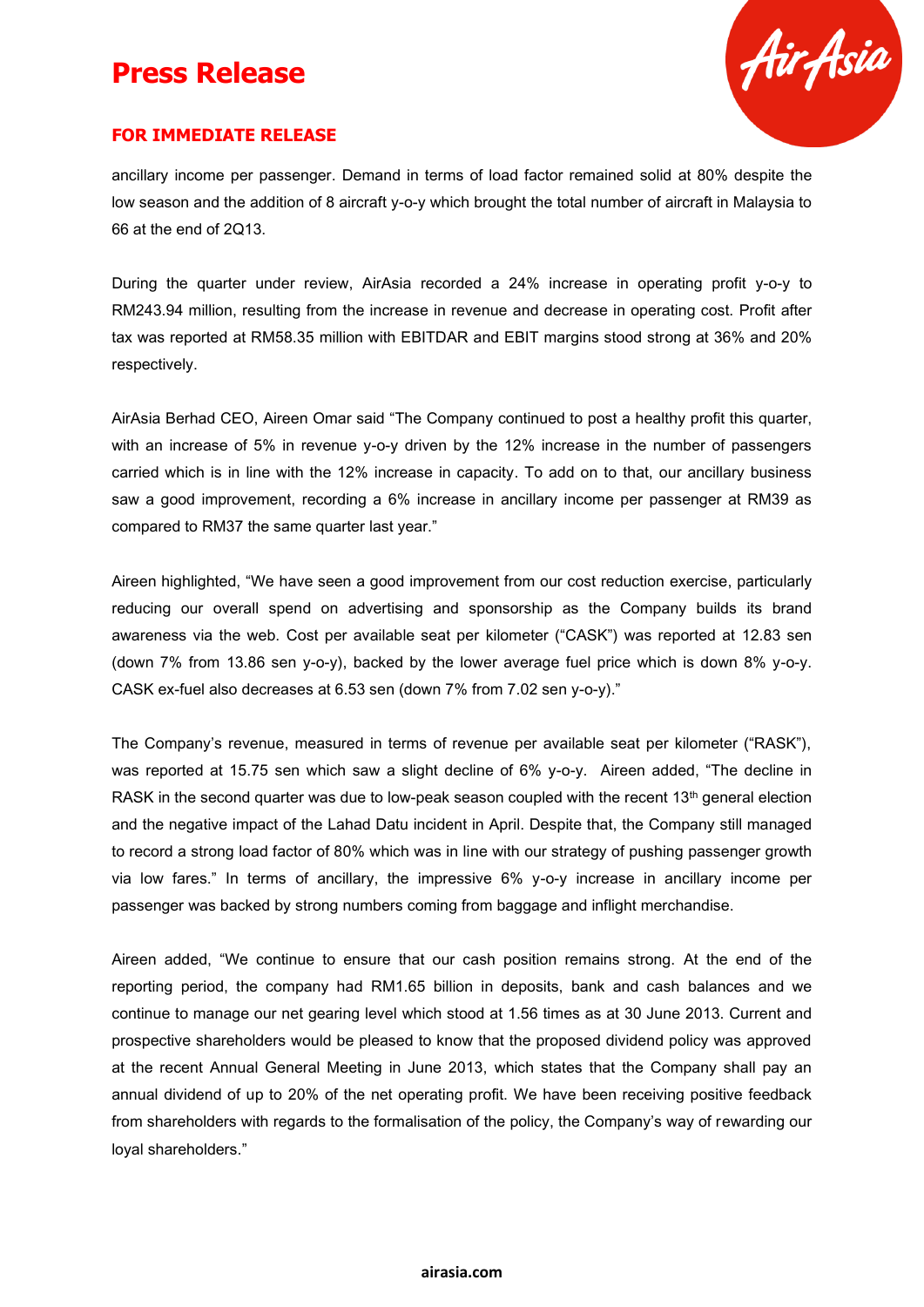

#### **FOR IMMEDIATE RELEASE**

Thai AirAsia posted strong revenue of THB5.36 billion in 2Q13, up 21% from the same period last year. Operating profit was up by an impressive 124% y-o-y to THB517.44 million which led to a 103% increase in profit after tax at THB498.70 million and 2% rise in RASK this quarter. Thai AirAsia's CEO, Tassapon Bijleveld said, "The strong profitability recorded by TAA this quarter was due to prudent cost management and 25% increase in the number of passengers carried. CASK was down 2% y-o-y to THB1.58 while RASK was up by 2% at THB1.75. TAA continued to record a solid 82% load factor (from 79% in 2Q2012), despite taking in 5 additional aircraft y-o-y and Q2 generally being a low season. Ancillary income per pax also saw an increase of 8% y-o-y to THB335."

Indonesia AirAsia ("IAA") posted another profitable quarter with revenue up by 42% to IDR1,398.23 billion from IDR986.52 billion last year. Operating profit saw a 13% increase to IDR87.66 billion from IDR77.65 billion reported during the same period last year. IAA's 2Q13 profit after tax was IDR51.66 billion – up 72% y-o-y. IAA's CEO, Dharmadi said "The impressive jump in terms of revenue was attributed to the 3% y-o-y increase in average fare at IDR576,507 and the 29% increase in ancillary income per passenger at IDR151,040 with the highest contributor being baggage. The 33% increase in the number of passengers carried was supported by the 32% increase in capacity translated to a load factor of 79% (up 1 ppt y-o-y). We also saw a good 11% increase in RASK at IDR486.71, while the increase in CASK which stood at IDR456.19 was mainly due to aircraft operating lease expense as we took in 6 additional aircraft y-o-y, and led to the increase in staff cost which was also due to salary increment for pilots and engineers, and minimum wage policy adjustment set by the government."

Philippines' AirAsia ("PAA") has been in operations just over a year and saw a 304% y-o-y increase in revenue in 2Q2013. The associate recorded a lower net loss during the quarter under review. As AirAsia Berhad's interest in PAA has been reduced to zero, in accordance with MFRS128, any profits will only be recognised once the invested amount has been reversed. Maan Hontiveros, PAA's CEO said, "The recent strategic alliance with Zest Air which was officially approved on 10 May 2013 boosted PAA's operational numbers. Total passengers carried during the quarter was up 114% to 0.14 million which led to a 28ppt increase in load factor at 76% as compared to 48% in 2Q2012. RASK was also up by 66% and CASK was down by 43% y-o-y which means that we are moving in the right direction. Further integration is being done between PAA and Zest Air, focusing on the maximisation of high value Manila slots."

Tony pointed out that the Company is beginning to see healthy contributions from its affiliates and adjacency businesses. In 2Q13, AirAsia Berhad recognised a total profit of RM12.9 million from its associates and jointly controlled entities - a profit of RM22.0 million as equity share in Thai AirAsia ("TAA"), a profit of RM2.5 million in Asian Aviation of Excellence Sdn Bhd ("AACOE"), a loss of RM3.7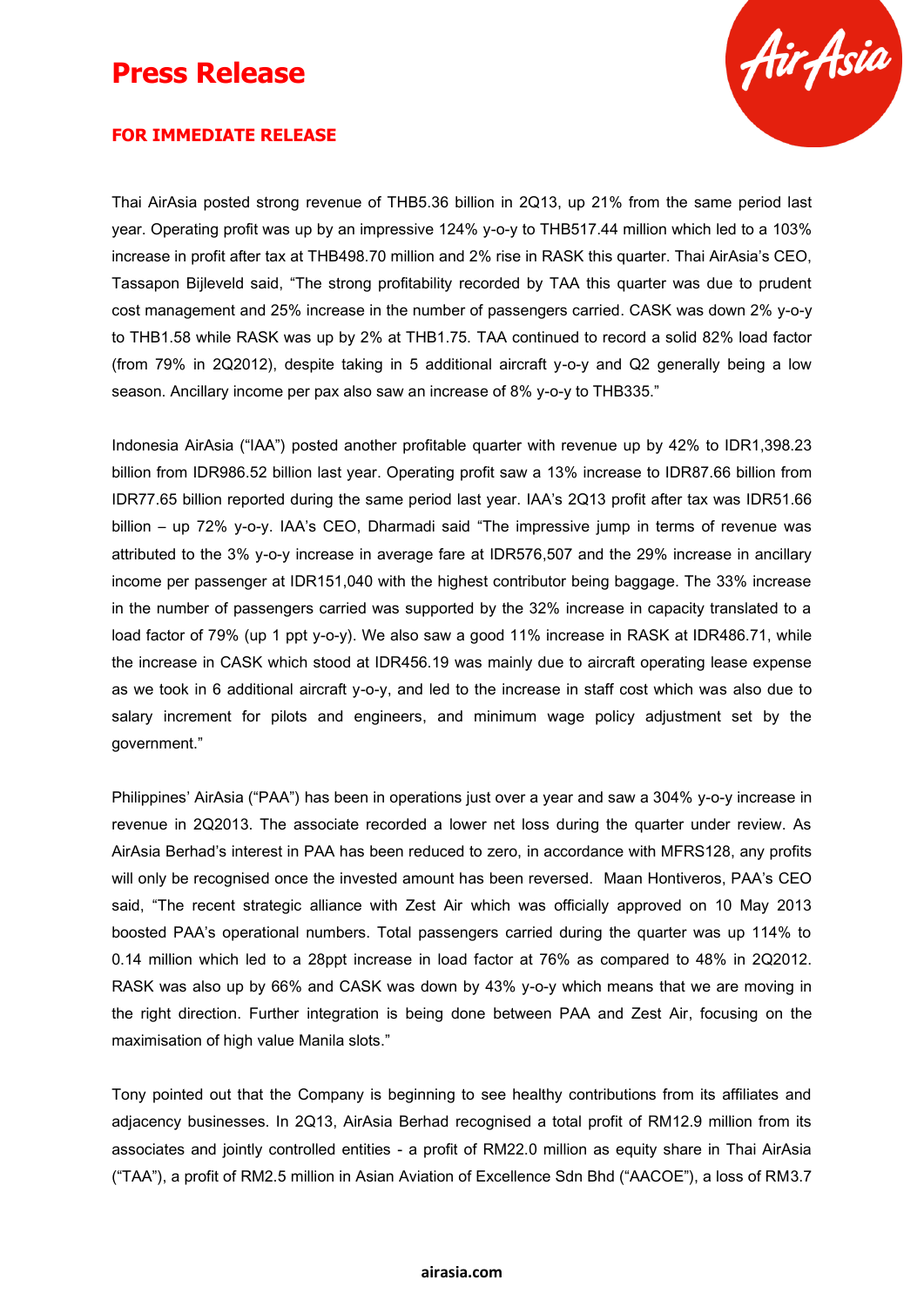

#### **FOR IMMEDIATE RELEASE**

million from AAE Travel Pte Ltd ("AAE Travel"), and a loss of RM7.9 million from AirAsia Japan ("AAJ").

The Company also reported a gain on disposal of interest in AirAsia Japan ("AAJ") amounting to RM78.27 million, following the dissolution of the joint-venture between AirAsia Berhad and All Nippon Airways ("ANA") that was announced on 25<sup>th</sup> June 2013. Tony added, "We are thrilled that we got out of this joint venture as we felt the other partners do not share similar vision we envisage for AirAsia Japan. The key thing for me is that the company was able to recoup all our investment back from this joint venture."

#### **Outlook**

Commenting on the outlook for the Company, Tony said, "Our focus now is to improve loads and passenger growth by offering low fares, while driving costs down and at the same time increasing ancillary take up. We have managed to successfully do so as proven by the 12% increase in passenger numbers and maintaining a strong load factor of 80% despite adding on 8 aircraft y-o-y. Our traffic numbers show that the AirAsia brand is strong and that we are still able to stimulate demand and retain loyalty among our existing passengers through our low fares and extensive network across the region. The upcoming KLIA2 which is said to be ready in 2014 will be a catalyst for us as it will allow AirAsia to take in more aircraft and passengers, and leverage from the traffic through the connection of the new KLIA2 and the existing main terminal, KLIA."

"The outlook looks good in the second half of the year, coming into the festive and holiday season. MAA is expected to record a strong passenger numbers in August due to Hari Raya and school holidays. As for TAA, we have been seeing commendable numbers coming from the associate, operationally and financially. Demand for tourism and travel is seasonally weaker in the third quarter for Thailand. However TAA continues to benefit from the increasing visitors arriving from China and will be taking in 2 additional aircraft to cater to the demand. Forward loads in Thailand are consistent with the prior year while average fares are higher y-o-y. TAA will continue to focus on domestic, southern China and Indo-China routes for the rest of 2013, where forward bookings remain strong. TAA is proof that the investment we put in our associate and JV companies will crystalise and benefit the Group and our shareholders in the long run."

He added, "IAA is showing positive numbers now as its distribution strategy beginning to bear fruit and the brand is strong which allows us to be competitive with the larger players. We will continue to garner more domestic market share in Indonesia by targeting 17% of the distribution channel being travel agents. IAA will continue to add capacity in the third quarter (2 aircraft) which will be placed in

#### **airasia.com**